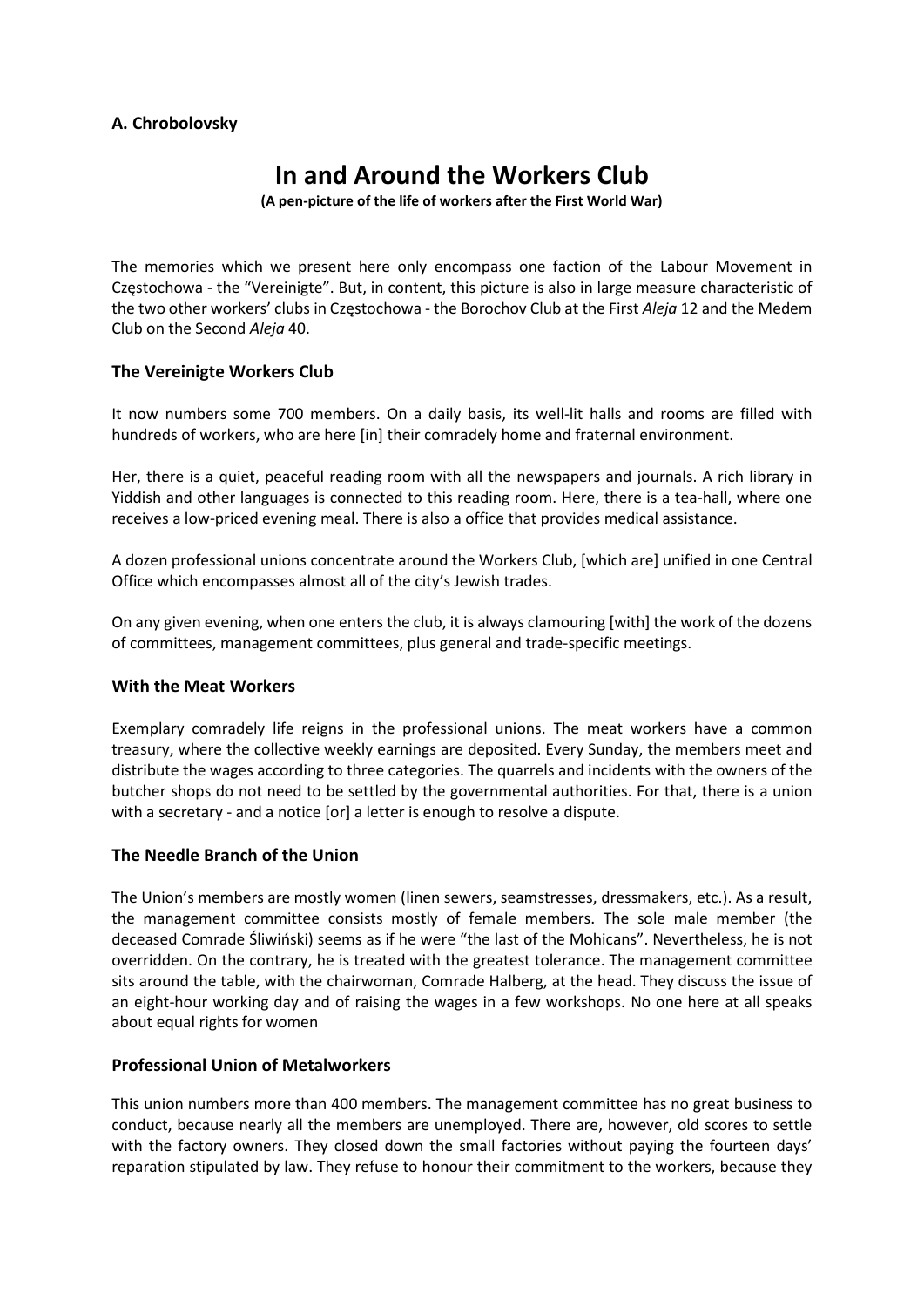sense that the musician Paderewski<sup>1</sup> is now playing their tune. But the workers have their union, their Central Office and their delegates to the Workers Council, so things are not so bad - somehow, they will manage.

#### Hauling Workers

Elderly Jews with beards sit around the management committee table with work-worn faces and work-worn hands. They have, at home, left their porters' coats and torn shirts from the street. [To enter] inside the Union [headquarters], one has to change. Bowed backs are straightened up. Lines of human dignity appear on their countenances. In [reading] Bontshe the Silent<sup>2</sup>, the man who has long been suffocated by the heavy load of sacks and packs reawakens, they are beginning to understand that a better life means one of comradeship - not to compete, but to help one another.

#### Various Activities

Here, in one of the rooms, the Economic Committee sits, listening to reports from the widespread institutions. In another room, the Literary Committee sits, occupying itself with the matter of disseminating literature. In a room next to it, identity cards are issued to the unemployed, which grant them the right to benefit from the free food products. In a room to the side, a circle is being conducted, and in a large assembly hall, the general meeting of this or that professional union is being held.

#### In the Workers Kitchen

[This is] an enormous hall with numerous large portraits of I.L. Peretz, Mendele [Moycher Sforim], [Ferdinand] Lassalle and Karl Marx. The latter is the largest of all the pictures.

The two tables, which occupy the entire length of the hall, are set from end to end. Lunch consists of soup with a chunk of bread. A large part of the "clientele" are children, whose heads barely reach their plates, and who could quite comfortably walk about under the table. There are also many small children who eat sitting on their parents' laps. Once the infants have enjoyed their portion, the parents sit them down on the bench next to them, whereupon they themselves sup.

Many poor mothers come with containers and take several portions home for their families.



Vereinigte's "New World" Hall on ul. Strażacka

## Kitchen No<sub>2</sub>

This kitchen constitutes an idyllic image of equality of classes and inter-party cooperation. The Bund and Vereinigte have made peace here, the bourgeois and the proletariat have forgotten about the battle of the classes here - all are equal and friendly towards each other during lunch. Those, who are not wealthy enough to afford paying ten marks for a lunch, come here to this place. Understandably, the meals here are not any that would befit posh people.

<sup>1</sup> [TN: Ignacy Jan Paderewski, a pianist and composer, was Poland's first PM after WWI, under Piłsudski.]

<sup>&</sup>lt;sup>2</sup> [TN: Famous short story by I.L. Peretz about the suffering of a porter, which the now politically conscious porters would have been encouraged to read; see English translation here: https://www.yinr.org/wp-content/uploads/Bontsha-the-Silent.pdf]